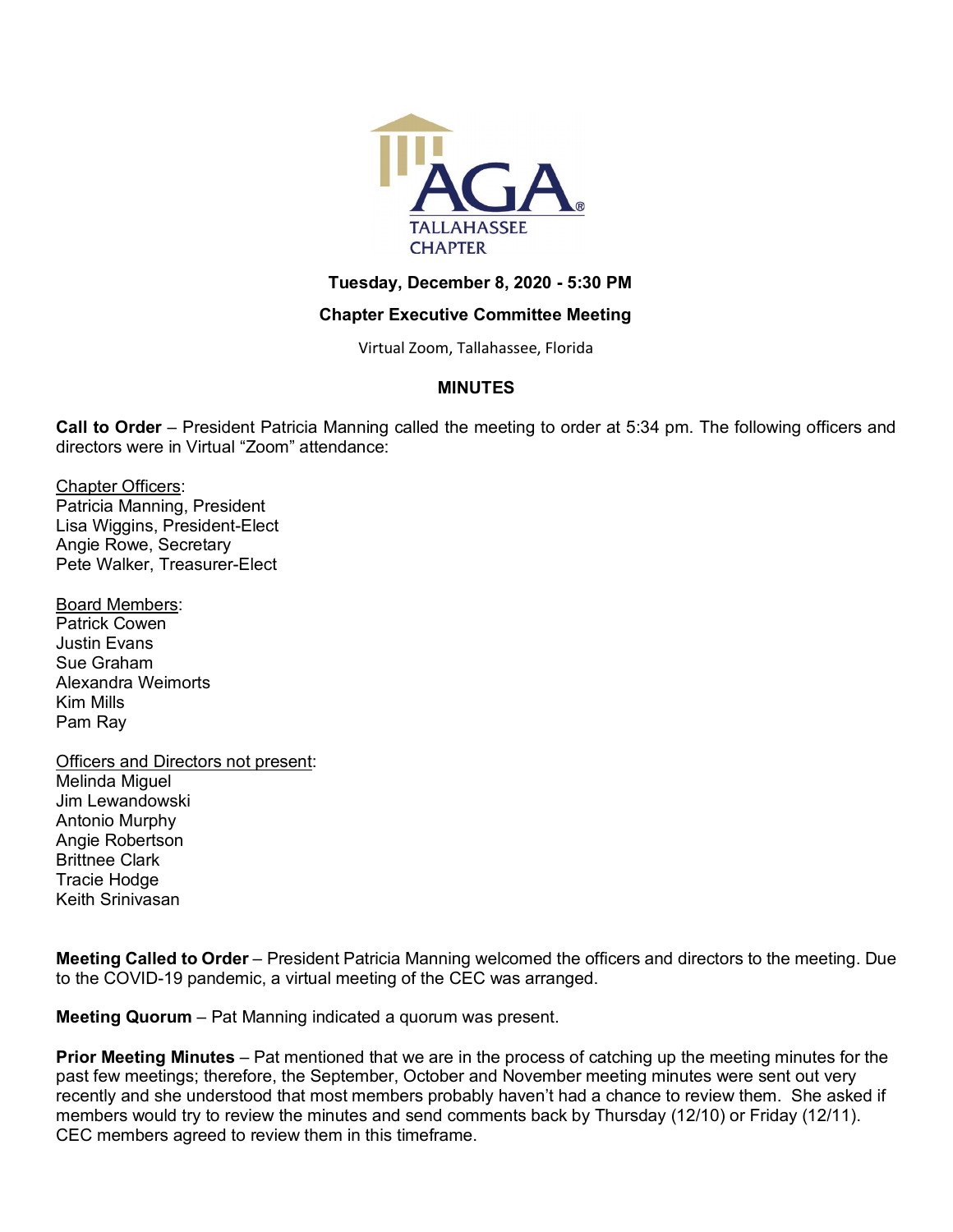AGA, Tallahassee Chapter Chapter Executive Committee Meeting Minutes – December 8, 2020

## **New Business:**

#### ACE Awards Report

Pat indicated there has been a change with the chapter recognition program with the ACE awards and she asked Lisa to provide more details. Lisa said National is requiring that the CEC review the bylaws and notate their review in the meeting minutes. She mentioned that she and Jim recently trained together on how the points are assessed for the Recognition Program Awards format, but she later found by reviewing National's website that the awards format had been changed by National for the 2020-2021 program year to the new ACE Awards format. She noted there is a lot of guidance posted from National to assist with completing the new ACE Awards format. Lisa informed members that we will need to indicate when our 990 report is filed, along with a review of the state filings, and note this information was reviewed in our meeting minutes. There was discussion about the annual filing of our corporation through SunBiz. Pat was trying to determine the due date for the next filing and the group thought that it was due around the April or May timeframe.

#### Membership Nominations

Lisa asked for clarification between nominations and awards. Alexandra clarified that nominations are for the board and there are 3 awards that we give out each year. Lisa wanted to make sure that we are following through with making nominations to recognize those that are doing a great job, with the understanding that the new ACE awards formula gives us extra bonus points if we nominate for the NLT (national leadership training) as well as the annual PDT (professional development training) by national. There are different awards for both of those categories and the NLT deadline is December 15 and the PDT deadline is April 5. We are able to nominate as many people as we want, but we are able to receive 25 points per person for a maximum of 100 points. It is required for us to submit a high-resolution photo with the nomination. Lisa wanted to find out what has been done historically with awards and discuss with the group. Patrick said we haven't submitted nominations for national awards in the past. Alexandra noted some recognitions that were previously made, and Sue Graham shared that some of our nominations have been for our local chapter, but she didn't recall any for national awards. Lisa and Pam mentioned that during the last virtual PDT they noticed that some national awards were issued. Patrick thought we should put the nominations out there. Lisa agreed and asked the group to think about how we would want to gather nominations – from our membership or whether we want to keep it within the CEC. Alexandra thought we should ask our membership for nominations and she noted that we had an unusually high number of scholarship candidates as compared with prior years. Alexandra suggested that we aim for the April 5 award deadline. Lisa asked if we should take the approach to offer names to the membership and have a write in field for them to select their own person as another option within a survey and Alexandra liked this idea. Pat asked Lisa if she could provide the CEC with a list of the different award types and the criteria for each so that members could have an opportunity to review the awards and have further discussion. Alexandra suggested nominating Patrick for an award, possibly an NLT award, and many others agreed with this suggestion. Pat asked Alexandra to write up the nomination and she agreed to. Lisa mentioned that there are 7 awards and they are categorized as federal, state, local or private sector. She indicated there is a Distinguished Local Government Leadership Award and Pat recommended that Alexandra nominate Patrick for this award. Lisa thought we might be setting a precedent for the CEC leadership to choose nominees for the NLT and we open the PDT award nominations for the membership at large. Alexandra liked this suggestion and so did other CEC members.

## Update of Annual GTE

• **Venue/Hosting Contract** – Pat provided a summary on the hosting contract that the CEC agreed on. We will use the Turnbull Center for hosting the virtual GTE in February. The speakers will be through Zoom and everyone else will be through webcast. We will use Conference i/o for registration and polling questions, along with possibly posting letters during the presentation for the purpose of ensuring participation for CPE purposes. Pam participated in a recent training and noted that the presenter put numbers in the chat to ensure attendees were still participating. Pat suggested that we could possibly consider offering polling questions for ensuring participation and we will need to determine the frequency.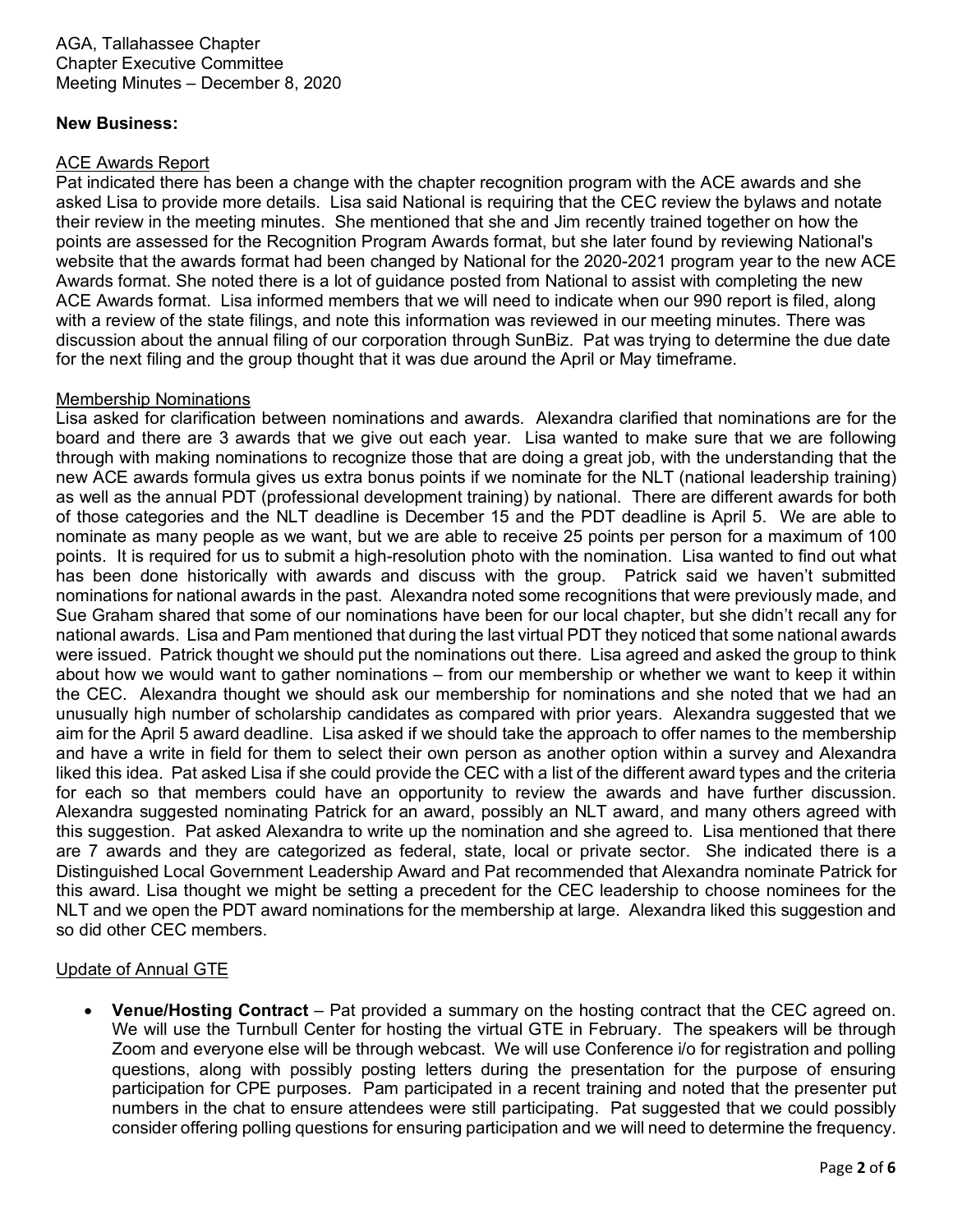Pat recapped that Jennifer with Turnbull is going through the contracting process and we haven't received the final contract yet, but the agreed upon total price is \$3,652 which includes both days. Alexandra and others commended Pat for her time and effort in getting the final price negotiated down to half of the original price offered by Turnbull.

- **Speaker Update** Alexandra mentioned that we have 14 confirmed speakers for a total of 16 CPEs and we have 3 backups. Pat asked if we could use the backups as speakers for the monthly luncheons. Alexandra thought that was a great idea and noted that Patrick and Pam made this suggestion as well. Alexandra is working on finalizing the topics for the speakers, obtaining their topic summary, headshot and bio. Once she receives this information, she will send them to Keith since he will take the lead in uploading them in the app (Patrick will assist Keith as needed). Patrick confirmed with Alexandra that the format she used last year should work fine this time. Pam indicated that she will need to know the topics in order to add the information to the training brochure. Alexandra said she has 4 topics pending but she will go ahead and send Pam the topics that she has secured. Kim inquired as to whether the training event will run 8 to 5 both days, and CEC members confirmed that this is the plan.
- **Update of Governor as Intro Speaker** Pat asked for an update on the intro speaker and Kim didn't realize she needed to take the lead on coordinating this so she informed the group that she will contact Melinda Miguel the next day to get it done. Alexandra asked Kim to get Melinda's headshot, bio and topic summary.
- **Brochure** Pam showed members the brochure, which was in a one-page flyer format. Alexandra asked when we can get it finalized and sent out. Pat thought the brochure format looked great and others agreed. There was discussion on when to end the early registration deadline. The group decided the early registration deadline will be on or before January 15 (and fees must be paid by this date to receive the discount). There was discussion for the deadline for payment. The group ultimately decided that the payment deadline should be February 8. Members reviewed the details within the brochure and obtained clarification on items from Pam. There was more discussion about the member vs. non-member price. Pam asked the group to send her any edits and she will work on final formatting changes. We agreed to target the week of December 14 for sending out the GTE campaign through Constant Contact. Lisa mentioned that she thought that in the past we offered free membership to undergrads who volunteer to assist with the GTE. Pat thought our goal should be to get a student to serve on the CEC. Patrick thought we could have a student serve as a moderator during the GTE.
- **Status of app** Patrick said the app is ready for us to start putting in information, so Keith will need the schedule as soon as possible and we can add as more information as it becomes available. The goal is to have the app live in the app store by December 31. At that point, the information can be loaded in the Conferences i/o piece.
- **Exhibitors** Kim noted that she reached out to KPMG and they are interested in receiving more information. Becker also expressed interest in being an exhibitor this year. Patrick provided Kim a contact for a person from IBM and she inquired with them but hasn't received a response yet. Also, Pat indicated she will reach out to Flagler and FAMU to find out if they are willing to be exhibitors. Sue recommended that we reach out to Kaiser as well. Kim asked the CEC what price we want to establish for exhibitors. There was much discussion about exhibitor levels and how much exposure they should receive based on their contributions. Pat suggested silver (\$500), gold (\$800) and platinum (\$1,000) sponsorships, and then later Lisa suggested we raise the gold to \$1,000 and platinum to \$2,000 based on past contributions. The group discussed how the exhibitor slides would be managed in relation to the overall presentations. Pat mentioned that we could offer the opportunity for exhibitors to advertise during lunch time and others thought this was a good idea. Lisa asked if we want to consider having a write-up showing the exhibitor levels as a nice handout to share with exhibitors. Alexandra indicated we had this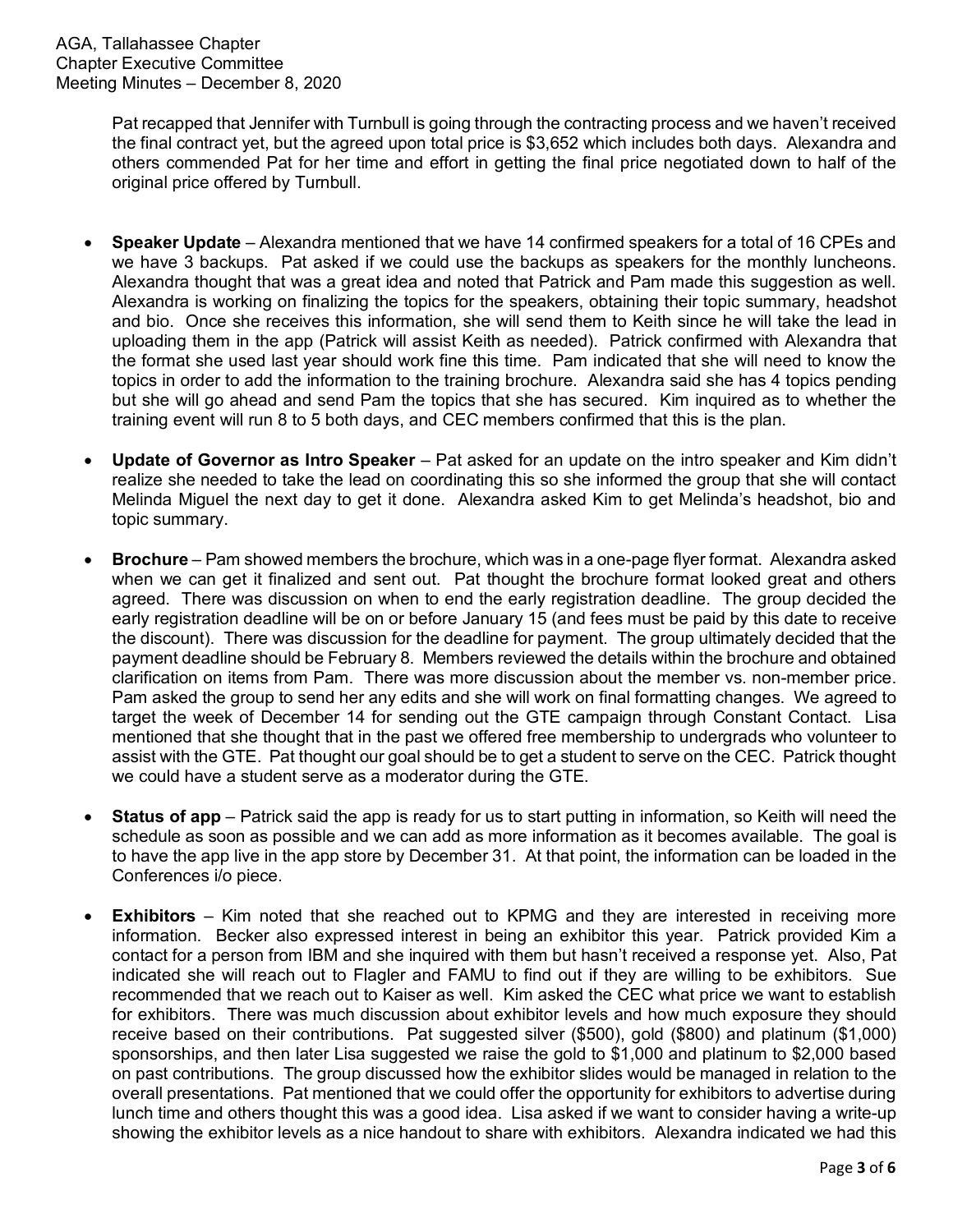documented in the past, but she wasn't sure who has the email with the information. Pam found the email with this information and she will send it out for others to review. Pete suggested that we solicit feedback from exhibitors as to what they might be interested in and what they are willing to pay for it. Pat thought this was a great suggestion. Sue mentioned that we could also have exhibitor information being shared as attendees are logging into the GTE. Lisa said that for conferences that she has attended virtually, sponsors have been provided with the email database of registrants and they've sent advertisements and information about their organizations, which could be a great incentive for the toplevel sponsorship. Pat motioned to approve the exhibitor fees for silver at \$500, gold at \$1,000 and platinum at \$2,000. Sue seconded the motion and the fees were approved unanimously. Kim recapped that the exhibitor logos will be in the app, their logos will be displayed during breaks, at lunch, and in between the class sessions; platinum exhibitors will be given the opportunity to present a video of their services that will be shown during lunch and during breaks, and they will be asked if they have another suggestion of what they want to do if they think that advertising during lunch and breaks isn't ideal (and they will have an opportunity to moderate a session). There can be a differentiation among silver and gold based on size of logos shown and number of sessions they can moderate.

- **Zoom Background** Pat asked for volunteers to determine the background for Zoom presenters so that we can share it for it to look professional. Alexandra suggested using the GTE app logo and she indicated she can work on getting it in a jpeg format. Pete recommended the possibility of putting sponsors in the background and others agreed this was a good idea if we could figure out how to make it look professional. Alexandra and Pete decided to work together to try to add the sponsors to the Zoom background.
- **Budget Amendment** Pat asked for a reclass of funds to the community service line in the amount of \$300 of the 6 that are left. She mentioned that the wreaths have already been purchased for the Wreaths Across America. Pat also shared that the membership contributed an impressive amount of \$780 so far for Elder Elf and we only have 2 elders. This means we won't have to tap into our budget now for Elder Care Services. Pat motioned to amend the budget to add \$800 to community service from GTE in order to meet our goal of contributing to 7 community support organizations. Sue seconded the motion, and all approved the motion unanimously.

# **Old Business:**

## Virtual Conference Checklist

Pat mentioned that she was asked whether she has a checklist for the GTE, but she wasn't able to locate one.

## Update of Citizen Centric Report

Pat checked with Jim about this report and he indicated he submitted it timely, but he needs to send an update. She followed up with him as to whether the update has been sent but she hasn't heard back yet.

#### Member Survey

The member survey was sent out and Lisa said that we've received 26 responses so far and 50% indicated they are very satisfied, 42% are satisfied and the remainder is neutral (neither satisfied nor dissatisfied). Lisa reminded us that this is one of our goals for the ACE.

#### 990 Report

Angie Robertson verified that it was sent on November 15<sup>th</sup>, which also contributes to the ACE award. Pete indicated that he prepared it and Angie reviewed it, and it appeared that Dennison had signed it in the past, so he had Angie sign it in her capacity as Treasurer.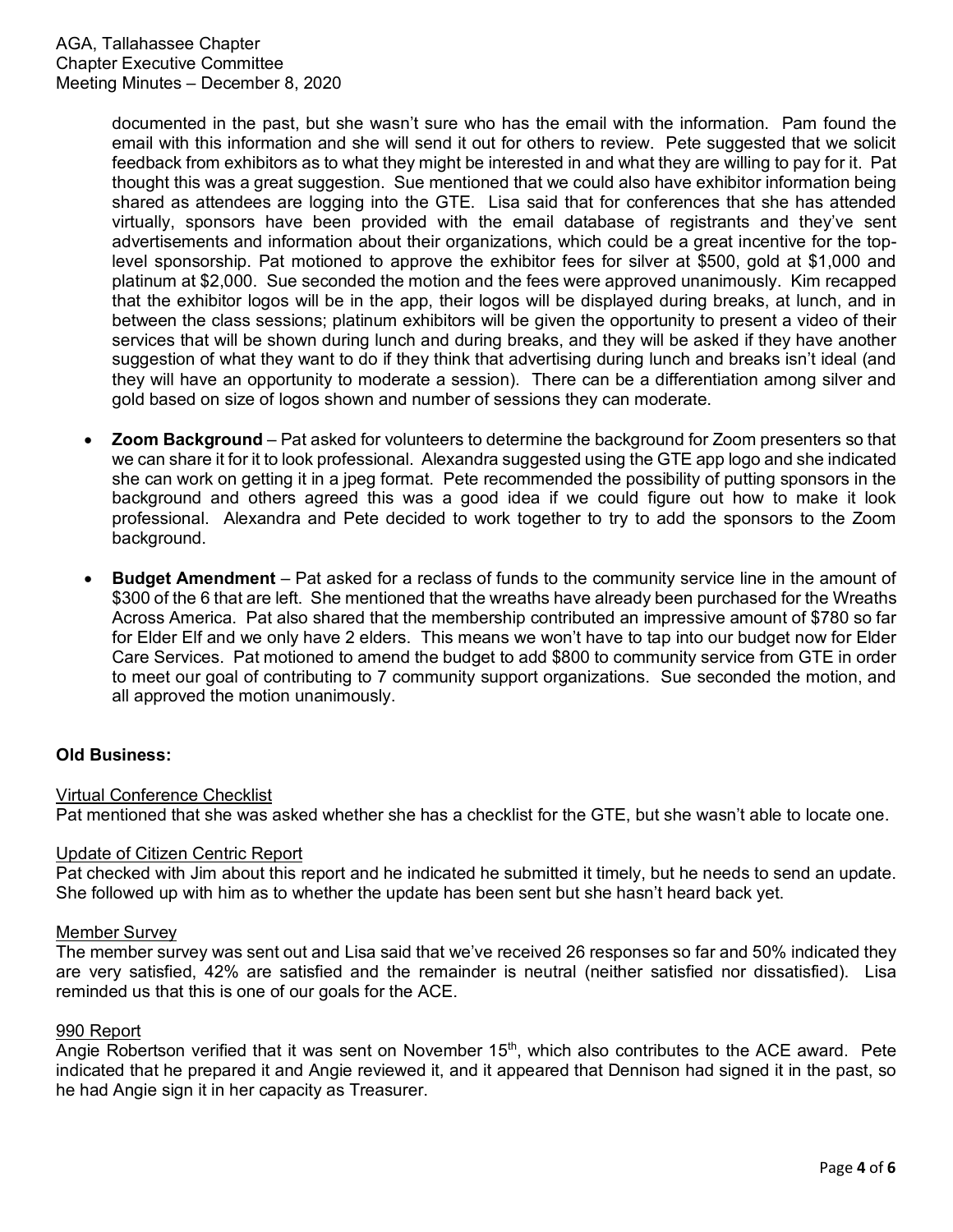AGA, Tallahassee Chapter Chapter Executive Committee Meeting Minutes – December 8, 2020

# **Committee Reports:**

#### Community Service

Wreaths have already been purchased for Wreaths Across America and today was the deadline for contributions for Elder Elf. Pat reiterated that we've collected \$780 for Elder Elf and many members were excited to hear the overwhelming contributions we've received for this cause. For all the community services organizations that we will be contributing to, we will donate at sporadic times. We have put contributions to the Ronald McDonald House on hold until further notice since they aren't allowing any new families and volunteers at this time - maybe we can do the rest of the contributions in the spring.

## Finance

Pete shared that they sent out the September and October financials and November just closed. Antonio made some updates to the November information, so they will work on finalizing November soon. Pete indicated that our activity has been minimal over the past 2 months. We have \$5,000 in revenue (about \$4,100 in CGFM receipts) and then we've spent roughly \$6,000 on miscellaneous items. We're at about a \$1,000 deficit, but that will change significantly once the revenues come in for the GTE. Sue inquired about a check to National for \$9,000 for the CGFM course but Pete doesn't see an expense that large on the books. Sue said she sent the invoice to Antonio to pay and she will send a copy of the invoice to Pat after the meeting.

## Membership – Sue Graham

Sue said that we have 283 members, but another count is 270 depending on whether you want to consider the ones that are dual members that have membership. Pat asked Sue to send her information later on how many new members we've added.

# **No Committee Reports Requested**

- Awards
- Records Management
- Early Careers/Student Membership
- **Education**
- Bylaws
- Website/Newsletter
- CGFM

## **Other Topics**

Pat asked if we require for board members to attend a certain number of meetings in order to maintain their status as being a board member. The group discussed that there are pros and cons to making this a requirement. One of the founding members asked Pat about the process for board member renewal each year and Alexandra mentioned that when she served as President, she sent an email to ask board members to confirm if they would continue to serve on the board. Historically, it has been an unspoken rule for board members to stay on the board unless they indicate that they no longer want to serve. It was noted that some board members have also served on the National board. Pat brought up the point that members can be engaged without being on the board. Pat also expressed an interest for the CEC to consider engagement by all officers and board members in order to work together and not overburden a few members to handle tasks, and she understood that there are more difficulties due to COVID, but she asked that members think about this and offer suggestions at the next CEC meeting. Alexandra indicated she would be fine with adding a meeting